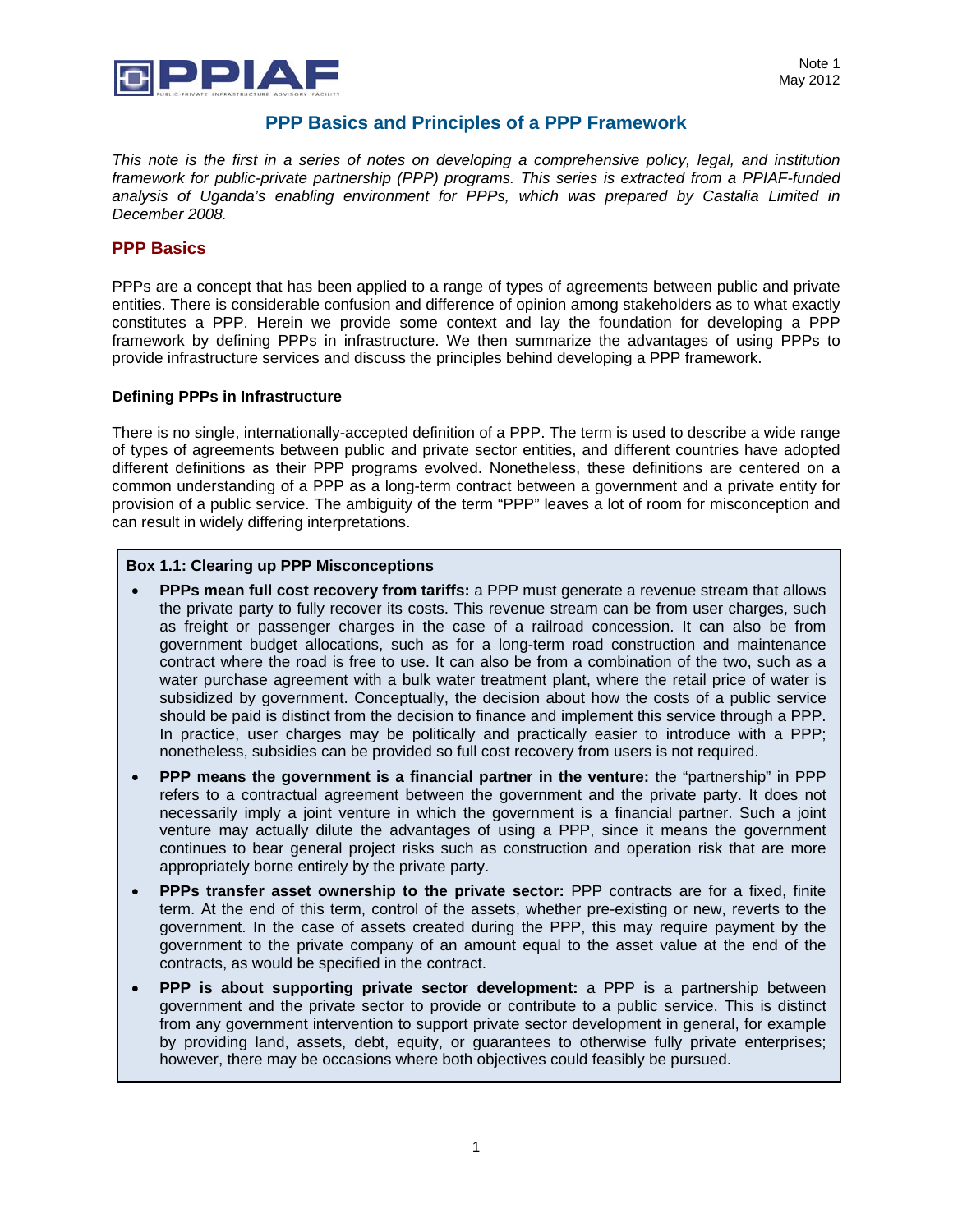An effective PPP framework must be based on a common understanding of the meaning of PPP. The simplest way to define a PPP is to specify the set of core attributes that are common across international definitions. These attributes are:

- A long-term agreement between a government entity and a private company, under which the private company provides or contributes to the provision of a public service
- The private company receives a revenue stream—which may be from government budget allocations, from user charges, or a combination of the two—that is dependent on the availability and quality of the contracted service. The agreement therefore transfers risk from the government entity to the private company, including service availability or demand risk
- The private company must generally make an investment in the venture, even if it is limited, e.g., to working capital
- In addition to budget allocations, the government may make further contributions, such as: providing or enabling access to land; contributing existing assets; or providing debt or equity finance to cover capital expenditures. The government may also provide various forms of guarantee that enable risk to be shared effectively between the government and the private company
- At the end of the PPP contract the associated assets revert to government ownership

Figure 1.1 below shows a range of types of agreements which can be characterized as 'core' PPPs those which display all the attributes listed above. These include concession or lease contracts involving existing assets, along with build-operate-transfer and related contract types for developing new assets. There are a number of other types of agreements which could, by dropping one or more of the above attributes, be considered as PPPs, and which are included in some PPP definitions. One example is a management contract, in which the contractor may not make any investment and may accept a limited amount of performance risk.

Some aspects of this PPP definition are also open to interpretation. For example, governments may interpret 'long-term' differently—typical definitions are at least five or ten years. Similarly, governments may differ in their definition of 'public services'—generally, meaning services the government considers in the public interest to have provided.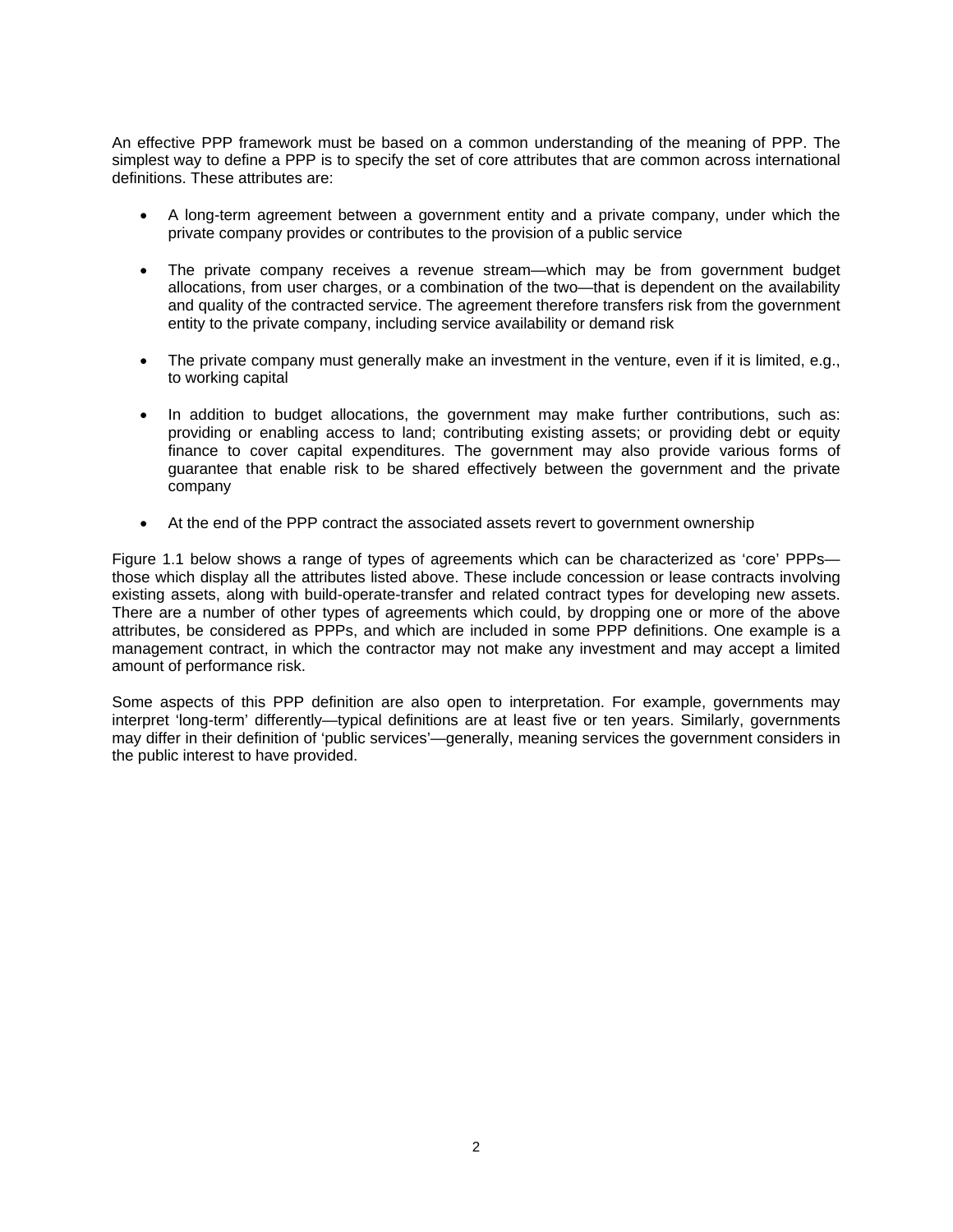



### **Defining infrastructure**

One approach to defining infrastructure is to specify common attributes of infrastructure provision. In general, infrastructure means the "basic physical and organizational structures and facilities needed for the operation of a society or enterprise"<sup>1</sup>. The term is most commonly applied to mean "national infrastructure", or the physical assets and basic services that make economic activity possible. In this case, typical attributes are:

- Provision of a basic service—that is, one that is necessary to make economic activities possible and is not readily substitutable
- Part of a system or network developed and maintained over a long timescale
- High capital costs and economies of scale
- High sunk costs—assets are purpose and location-specific.

PPPs may also be used to provide "government infrastructure", or the physical assets and basic services that make government activity possible. Government infrastructure provision shares most of the attributes listed above—provision of a basic or underlying service, high capital costs, and high sunk costs—but at the scale of supporting government activity, rather than economic activity in general.

<sup>&</sup>lt;sup>1</sup> Oxford Dictionary of English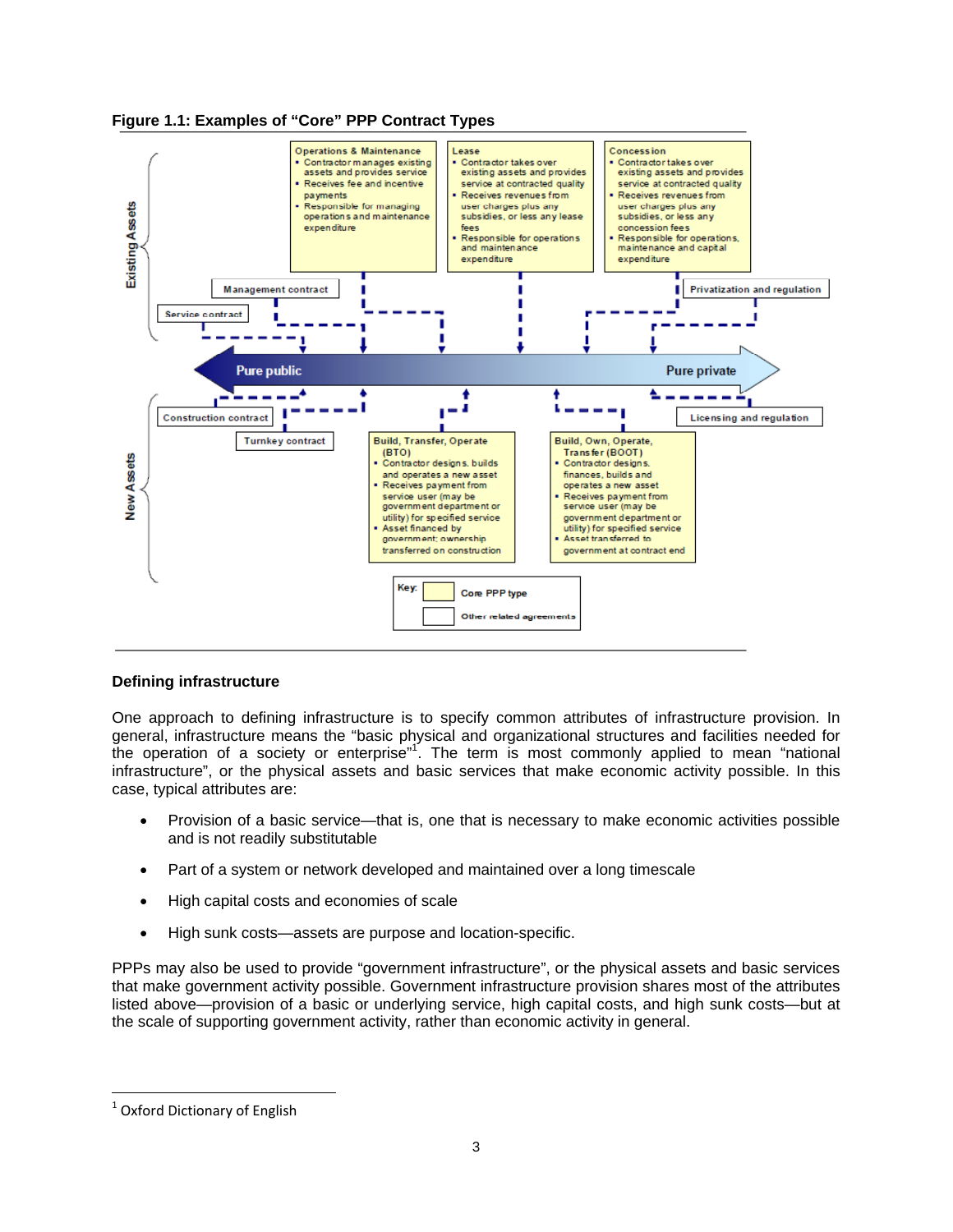For policy purposes, a clearer and more practical way to define infrastructure is to list the relevant sectors. Based on the characteristics listed above, the following sectors clearly fall under national infrastructure:

- Power
- Water and sanitation
- Transport fixed assets—roads, bridges, railroads, ports, airports
- Telecommunication networks—local loop, exchanges, and backbone.

Other sectors, services, or assets that could fall under infrastructure by relaxing some of the attributes outlined above include:

- Public transport systems such as bus networks, rail rolling stock, and ferries
- Business support assets such as industrial parks or irrigation systems
- Urban services such as street lighting and solid waste disposal.

Government infrastructure may include:

- Physical buildings from which government services are provided, such as offices, prison buildings, hospital buildings, school buildings—often collectively called "government accommodation"
- Intra-government communication networks such as telephone or IT systems.

### **Examples of PPPs in infrastructure**

Combining the definition of PPP above with the definition of infrastructure can generate some examples of what a PPP in infrastructure or infrastructure services could be:

- A railroad concession in which a private contractor takes over control, operations, maintenance, and capital expenditure of a government-owned railway track system, pays a concession fee to the government, and has the right to charge users
- Private development of a new generation asset based on a power purchase agreement with a government-owned single buyer
- Road construction and maintenance contracts, in which a contractor is paid by the government to provide a road in a specified condition over a certain period
- Prison construction, maintenance, and service contracts, in which a contractor is paid by the government to provide a prison facility and certain building-related services such as heating and plumbing, to specified standards over a certain period.

## **Advantages of PPPs**

PPPs provide an alternative source of finance to traditional government borrowing. This finance is typically more expensive than concessional loans from multilateral and bilateral institutions, but may help increase investment in infrastructure if the government is otherwise finance constrained. Where PPPs are paid for in full or part by user charges, the total funds available for providing infrastructure also increase effectively by introducing a targeted tax on service users.

Besides potentially expanding the finance or funds available for infrastructure investment, using PPPs can improve the outcomes of this investment. The real benefits of PPPs can include improved value for money, sustainability, and accountability for government investment in infrastructure over traditional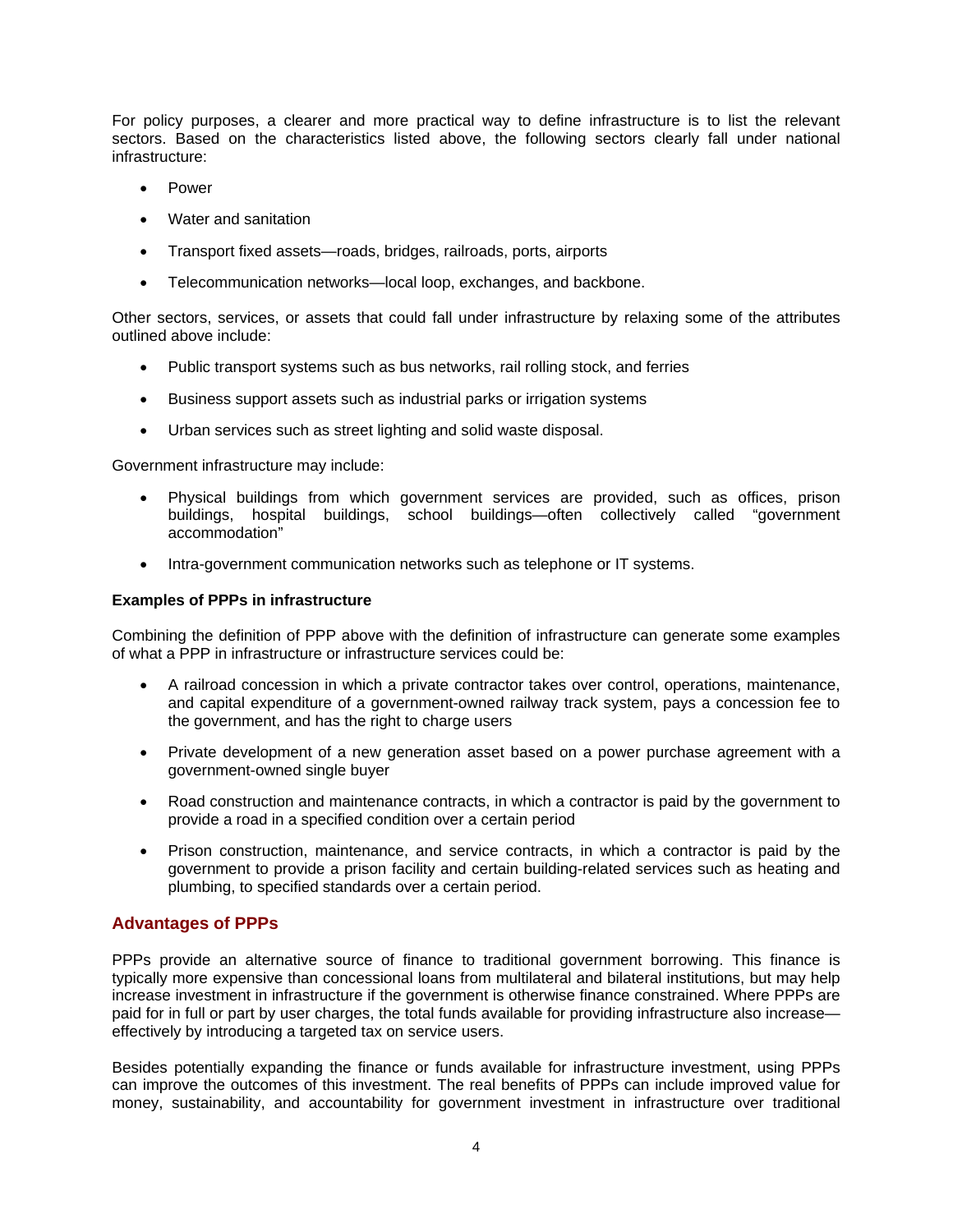public procurement. Most of these benefits arise from a crucial feature of PPPs—the ability to efficiently allocate risk between public and private parties.

PPPs can achieve better **value for money** than traditional public procurement through:

- **Risk transfer and efficient allocation:** PPPs relieve the government budget of some project risks, while efficient risk allocation between parties improves incentives and should reduce overall project cost, as described in Box 1.2 below
- **Whole-of-life costing:** a single contract spanning the design, construction, and operation of an asset gives the operator an incentive to strike the efficient design balance between capital costs on sound construction and the expected level of operation and maintenance costs over time
- **Harnessing private sector expertise:** involving a private sponsor throughout the transaction structure and design process may allow the government access to that sponsor's international experience in innovative technology or financial structures.

## **Box 1.2: Allocating Risk in PPP Agreements**

PPPs allow risks to be allocated more efficiently than if the infrastructure were developed and operated completely either by the government or by the private sector. Best-practice principles of risk management suggest risks should be allocated to the party best-placed to manage or absorb them. That is, risk should be allocated to the party best-placed to:

- Influence the risk factor, where possible
- Influence the sensitivity of total project value to the risk factor—that is, to anticipate or respond to risk factor, if it cannot be influenced directly
- Absorb the risk, where it can neither be influenced nor its impact controlled<sup>2</sup>

When the party that can manage a risk also bears its cost, it faces a strong incentive to do all it can to manage or reduce the impact of the risk. For this arrangement to be effective, the party to which a risk is allocated should also have control over decisions related to the risk factor. For example, the party that bears construction-related risks should be able to select the construction materials and techniques to be used.

A PPP allows effective risk allocation because there are typically some risks the government can best control or absorb, and some that can be managed best by the private party. The government may accept some demand risk, through take-or pay agreements or minimum revenue guarantees, because it often controls the existence of competing services. For example, the government controls the contracting of further electricity generation plants, or competing toll roads. The government is also best-able to control land acquisition, so typically guarantees the availability of suitable sites.

The private party, in turn, is best-placed to manage construction, commercial, and operating risks. The private sponsor may pass these risks on to its sub-contractors—for example, a construction company's contract typically includes penalty clauses for late completion that compensate the sponsor for the delay in revenues. Some risks, such as land or soil quality, or *force majeure* risks, cannot be readily controlled or mitigated by either the government or private party. These risks may accepted by the private party and insured against, where possible. Otherwise, the parties may simply share and absorb such risks.

 2 Irwin, Timothy C. *Government Guarantees: Allocating and Valuing Risk in Privately Financed Infrastructure Projects*. Washington, D.C.: The World Bank. 2007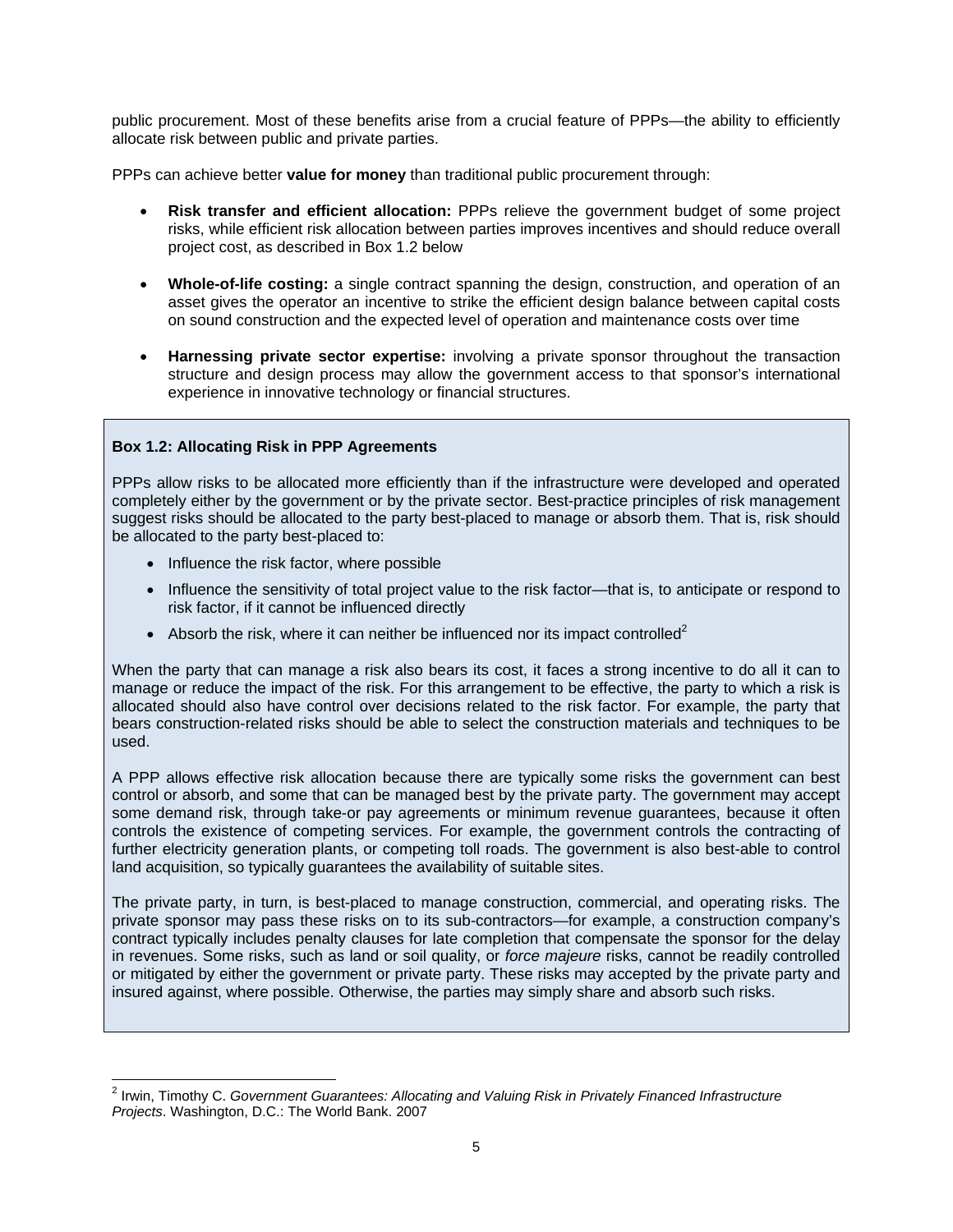A second benefit of PPPs is to improve the **sustainability** of public services. In addition to reducing overall cost, PPPs can greatly decrease the variability of the cost of that service to government. This decreases the vulnerability of the service and of the government's fiscal position to unexpected shocks. This benefit arises directly from sharing the risks of service provision with the private party—provided, of course, the private party is sufficiently competent to manage the risks and responsibilities allocated to it through the PPP contract.

Introducing private investment also greatly increases the incentives and capacity to accurately identify project risks upfront. Investors whose profits depend on a successful project will undertake rigorous due diligence on PPP contracts to ensure risks are identified, appropriately allocated, and mitigated where possible. Hence even where the government does bear risk, it is likely to be better understood and specified through contracts and associated guarantees than under traditional public procurement. This enables the government to choose to make appropriate provisions, such as credit lines or regular budget allocations, to protect the budget from shocks should guarantees be called.

Finally, PPPs also improve **accountability** in public expenditure through transferring service delivery risk to the private party. This means the government only pays for services delivered at the specified quality over the contract period. This is in contrast with traditional public procurement, where the government often has no recourse when, for example, construction quality is revealed after the event to be lower than expected.

When PPPs are used for the right projects, the benefits in terms of value for money, accountability, and sustainability of public investment in infrastructure can be substantial. These benefits are difficult to measure. Audits of PPP programs in the United Kingdom (UK) and Australia do nonetheless suggest that PPP projects result in lower costs, and delivery is more likely to be on time and on budget. For example, a 2003 audit of the Public Finance Initiative (PFI), the UK's PPP program, found that of a sample of PFI projects, 78% were delivered on budget, and 76% were on time, compared to 27% and 30% respectively for non-PFI construction projects.<sup>3</sup>

However, not all projects can be effectively delivered using a PPP. The benefits of PPPs mainly arise from the ability to efficiently allocate risk between public and private parties. To effectively allocate risk, project outputs must be clearly specifiable for the duration of the project. This means PPPs work best for projects that are not subject to significant uncertainty or change in outputs or conditions. For example, PPP projects in the IT sector can be difficult as the technological change is simply too rapid in relation to the typical length of a PPP contract. Since achieving an efficient risk allocation requires investment of time and money in project structuring, PPPs may not be cost-effective for small projects, even if the other project characteristics are well-suited to a PPP contract.

# **Principles of a PPP Framework**

A "PPP framework" is the combination of policies and laws that define how and when PPPs can be used to deliver public services. It includes the institutional responsibilities, rules and procedures for developing and implementing PPPs.

Different countries have developed and refined their PPP frameworks for a variety of reasons, as illustrated in Box 1.3 below. The aims of such frameworks typically include promoting the use of PPPs where appropriate—that is, for suitable projects and for the right reasons. Institutional responsibilities and rules are defined to ensure:

- Projects that address policy priorities and have that potential to be implemented through a sustainable PPP are identified
- PPP projects are pursued when they represent value for money

 <sup>3</sup> National Audit Office, UK, "PFI: Construction Performance", 2003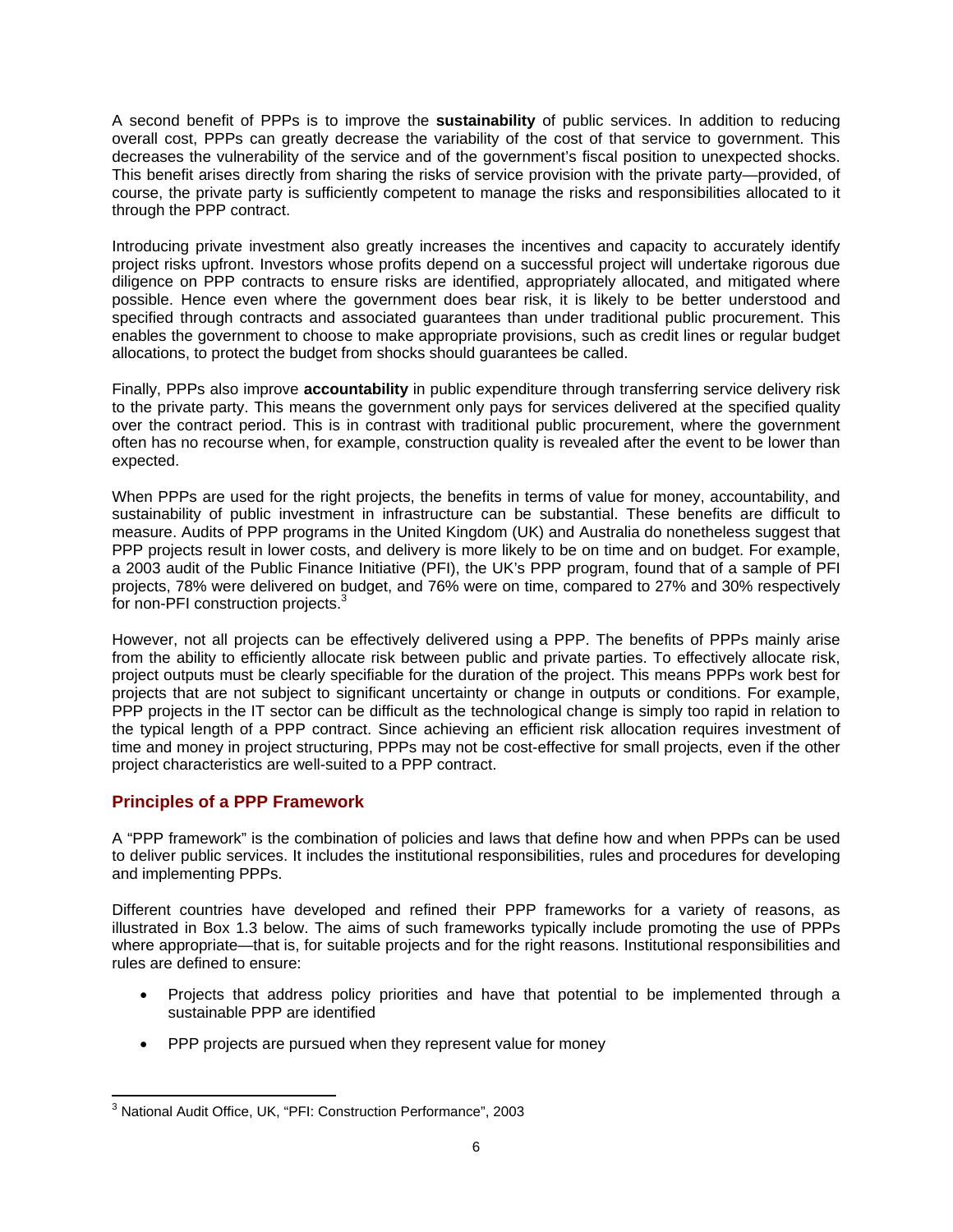PPPs are not used as a way to circumvent fiscal constraints or the budget process.

PPP frameworks generally also aim to **improve execution of PPP projects**. Institutional responsibilities, rules and procedures aim to ensure:

- PPPs are well-structured, with risks allocated appropriately
- PPPs are procured at minimum cost, given this structure—for example, by ensuring procurement is competitive and attracts as many bidders as possible by structuring projects up-front, and providing this information to potential bidders
- PPPs are developed and implemented efficiently—for example, by reducing the complexity of coordination between government agencies, and by achieving the appropriate balance between in-house expertise and external advisory capacity.

### **Box 1.3: International Reasons for Establishing a PPP Framework**

**South Africa** formalized its PPP framework and established a PPP unit with a particular focus on ensuring consistency with budget priorities. This was prompted by the procurement through a PPP of a new prison by the Ministry of Public Works. While the prison PPP offered value for money in comparison with public procurement, the PPP contract would have pre-committed resources the Ministry did not necessarily have. Assessment of new PPP projects now places a heavy emphasis on consistency with the budget priorities and allocations of the relevant government entity.

In **South Korea**, the PPP framework placed more emphasis on promoting, rather than controlling, PPPs. The slow progress of the PPP program during the mid-1990s was attributed to a lack of transparency and insufficient capacity and expertise in PPP procurement and development. The Private Infrastructure Investment Center of Korea (PICKO) was created specifically to address these problems. It provided technical support to PPP development, standardized procedures and guidelines for PPPs, and promoted and educated the government and private sector about PPPs in Korea,

To achieve these aims, the government needs to play a leading role throughout the process of developing and implementing each PPP. Figure 1.2 below illustrates the five stages of PPP development and implementation. For each stage, it summarizes the functions the government should perform. It then identifies the policies, responsibilities, rules, and procedures that need to be defined to ensure the government is performing its functions. Together, these policies, responsibilities, rules, and procedures form the PPP framework.

The actual nature of the PPP framework developed in any country depends on the prospective PPP program, experience with PPPs, and relevant existing institutions and laws.